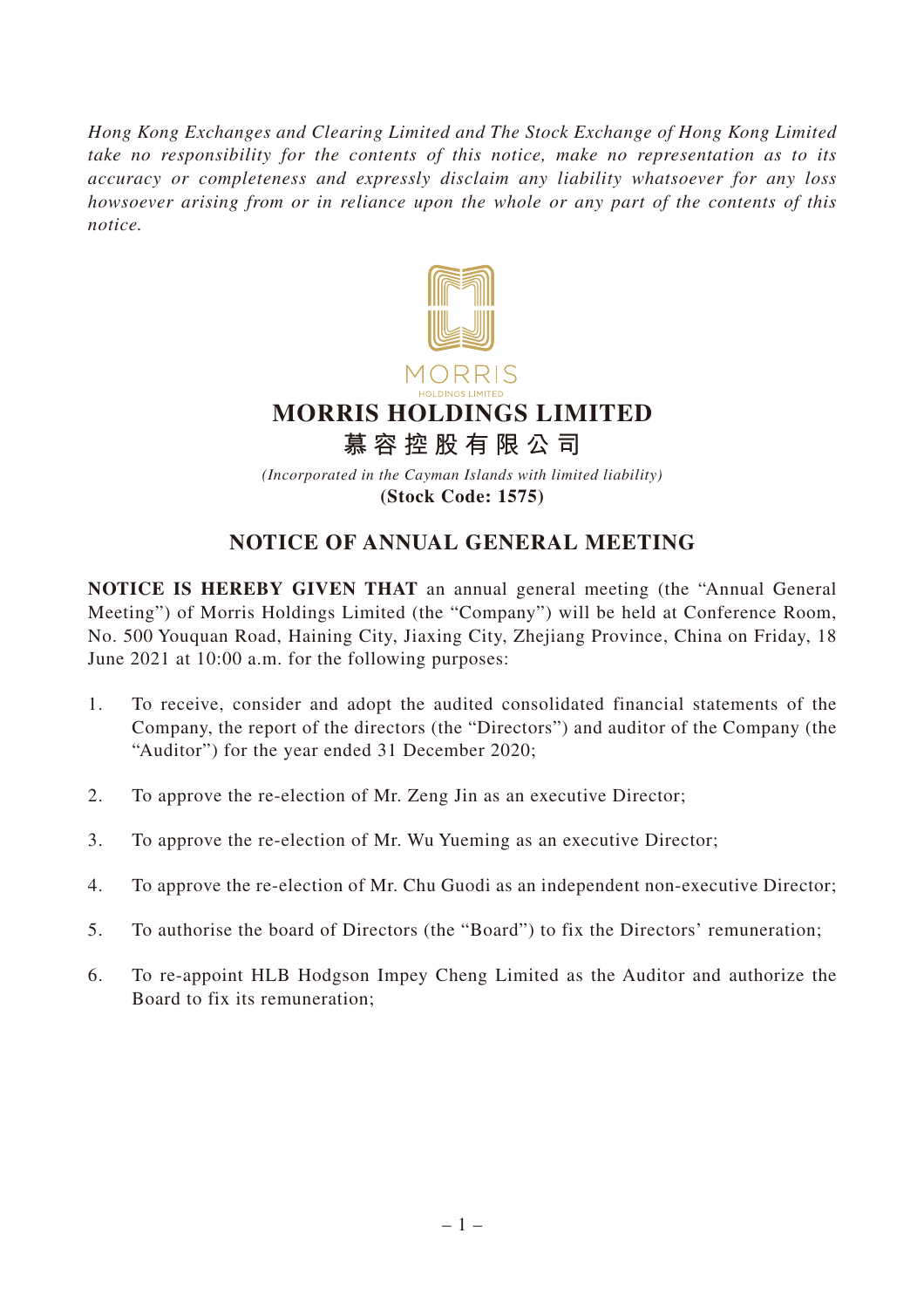7. To consider and, if thought fit, to pass with or without amendments, the following resolution as an ordinary resolution:

## "**THAT**:

- (a) subject to paragraphs (c) and (d) below, the exercise by the Directors during the Relevant Period (as hereinafter defined) of all the powers of the Company (the "Share Issue Mandate") to allot, issue and deal with additional shares of the Company or securities convertible or exchangeable into shares, or options, warrants or similar rights to subscribe for shares or such convertible or exchangeable into securities of the Company and to make or grant offers, agreements and/or options (including bonds, warrants and debentures convertible into shares of the Company) which may require the exercise of such powers be and is hereby generally and unconditionally approved;
- (b) the approval in paragraph (a) above shall be in addition to any other authorisation given to the Directors and shall authorise the Directors during the Relevant Period to make or grant offers, agreements and/or options, securities convertible or exchangeable into shares or similar rights, the making, issuing or granting of which might require the exercise of such power after the end of the Relevant Period;
- (c) the total number of shares allotted or agreed conditionally or unconditionally to be allotted (whether pursuant to options or otherwise) by the Directors during the Relevant Period pursuant to the approval in paragraph (a) above, otherwise than pursuant to (i) a Rights Issue (as hereinafter defined) or (ii) the grant or exercise of any option under the option scheme of the Company or any other option, scheme or similar arrangement for the time being adopted for the grant or issue to officers and/or employees of the Company and/or any of its subsidiaries of shares or rights to acquire shares of the Company; or (iii) any scrip dividend or similar arrangement providing for the allotment of shares in lieu of the whole or part of a dividend on shares of the Company in accordance with the articles of association of the Company in force from time to time; or (iv) any issue of shares in the Company upon the exercise of rights of subscription or conversion under the terms of any existing convertible notes issued by the Company or any existing securities of the Company which carry rights to subscribe for or are convertible into shares of the Company, shall not exceed 20% of the total number of issued shares of the Company as at the date of passing this resolution, and the said approval shall be limited accordingly;
- (d) the Share Issue Mandate shall be limited by the applicable rules and requirements of The Stock Exchange of Hong Kong Limited (the "Stock Exchange") as amended from time to time, including the restrictions for using the Share Issue Mandate to issue (i) securities convertible into new Shares for cash consideration, if the initial conversion price of such convertible securities is lower than the Benchmarked Price (as hereinafter defined) of the Shares at the time of the relevant placing; and (ii) warrants, options or similar rights to subscribe for new Shares or securities convertible into new Shares for cash consideration;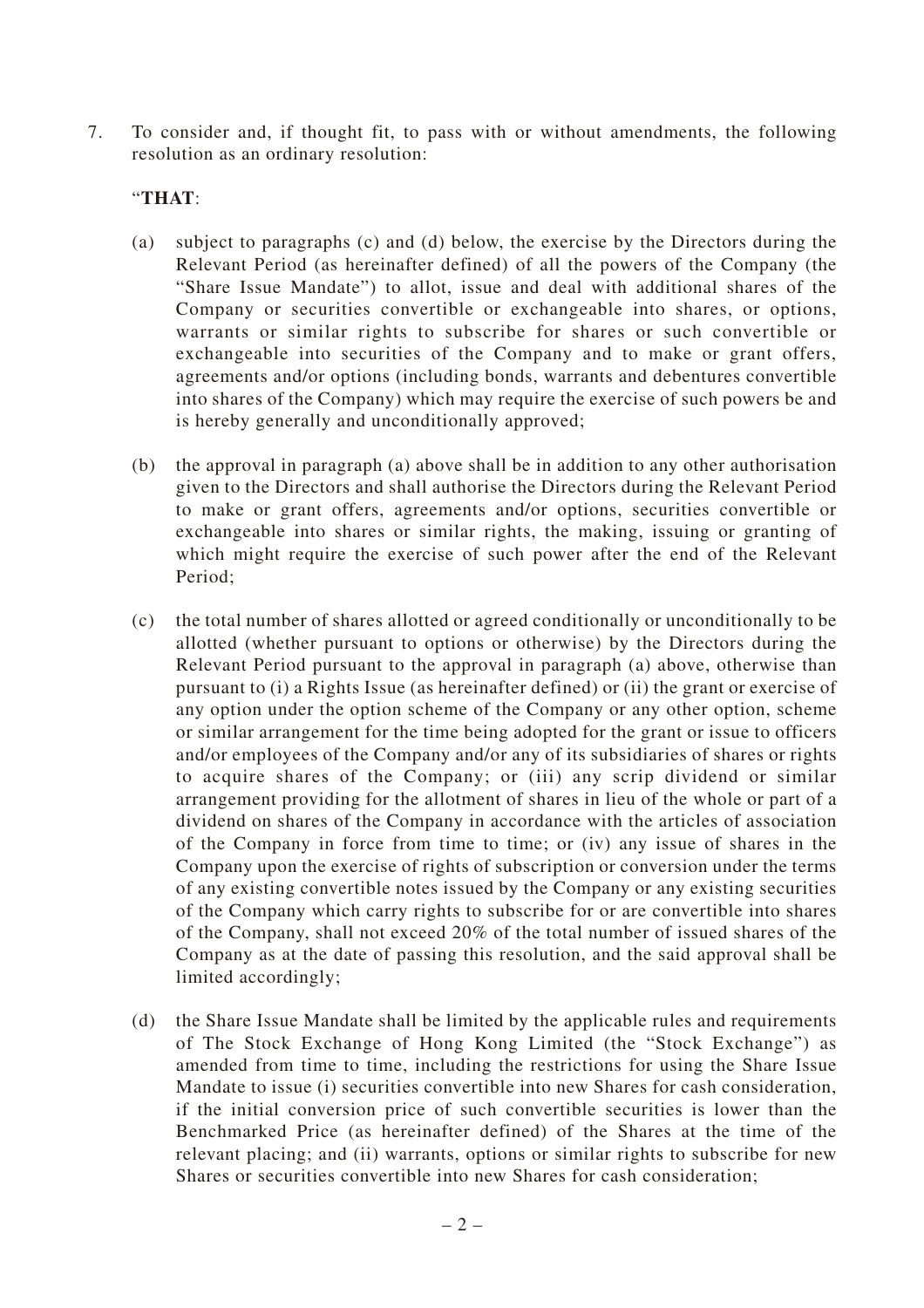for the purpose of this resolution:

- (i) "Relevant Period" means the period from the passing of this resolution until whichever is the earlier of: (I) the conclusion of the next annual general meeting of the Company, unless the authority is renewed conditionally or unconditionally at such meeting; or (II) the revocation or variation by ordinary resolution of the shareholders in general meeting;
- (ii) "Rights Issue" means an offer of shares of the Company, or offer or issue of warrants, options or other securities giving rights to subscribe for shares open for a period fixed by the Directors to holders of shares of the Company whose names appear on the register of members on a fixed record date in proportion to their holdings of shares (subject to such exclusion or other arrangements as the Directors may deem necessary or expedient in relation to fractional entitlements or, having regard to any restrictions or obligations under the laws of, or the requirements of, or the expense or delay which may be involved in determining the exercise or extent of any restrictions or obligations under the laws of, or the requirements of, any jurisdiction applicable to the Company, any recognised regulatory body or any stock exchange applicable to the Company)"; and
- (iii) "Benchmarked Price" means the higher of: (a) the closing price on the date of the relevant placing agreement or other agreement involving the proposed issue of securities under the Share Issue Mandate; and (b) the average closing price in the 5 trading days immediately prior to the earlier of: (i) the date of announcement of the placing or the proposed transaction or arrangement involving the proposed issue of securities under the Share Issue Mandate; (ii) the date of the placing agreement or other agreement involving the proposed issue of securities under the Share Issue Mandate; and (iii) the date on which the placing or subscription price is fixed."
- 8. To consider and, if thought fit, to pass the following resolution (with or without modification) as an ordinary resolution of the Company:

## "**THAT**:

- (a) subject to paragraph (c) below, the exercise by the Directors during the Relevant Period (as hereinafter defined) of all the powers of the Company (the "Share Buy-back Mandate") to buy-back its shares on the Stock Exchange or on any other stock exchange on which the shares of the Company may be listed and recognised by the Securities and Futures Commission and the Stock Exchange for this purpose, and subject to and in accordance with all applicable laws and regulations, and is hereby generally and unconditionally approved;
- (b) the approval in paragraph (a) shall be in addition to any other authorisation given to the Directors and shall authorise the Directors on behalf of the Company during the Relevant Period to procure the Company to buy-back its shares at a price determined by the Directors;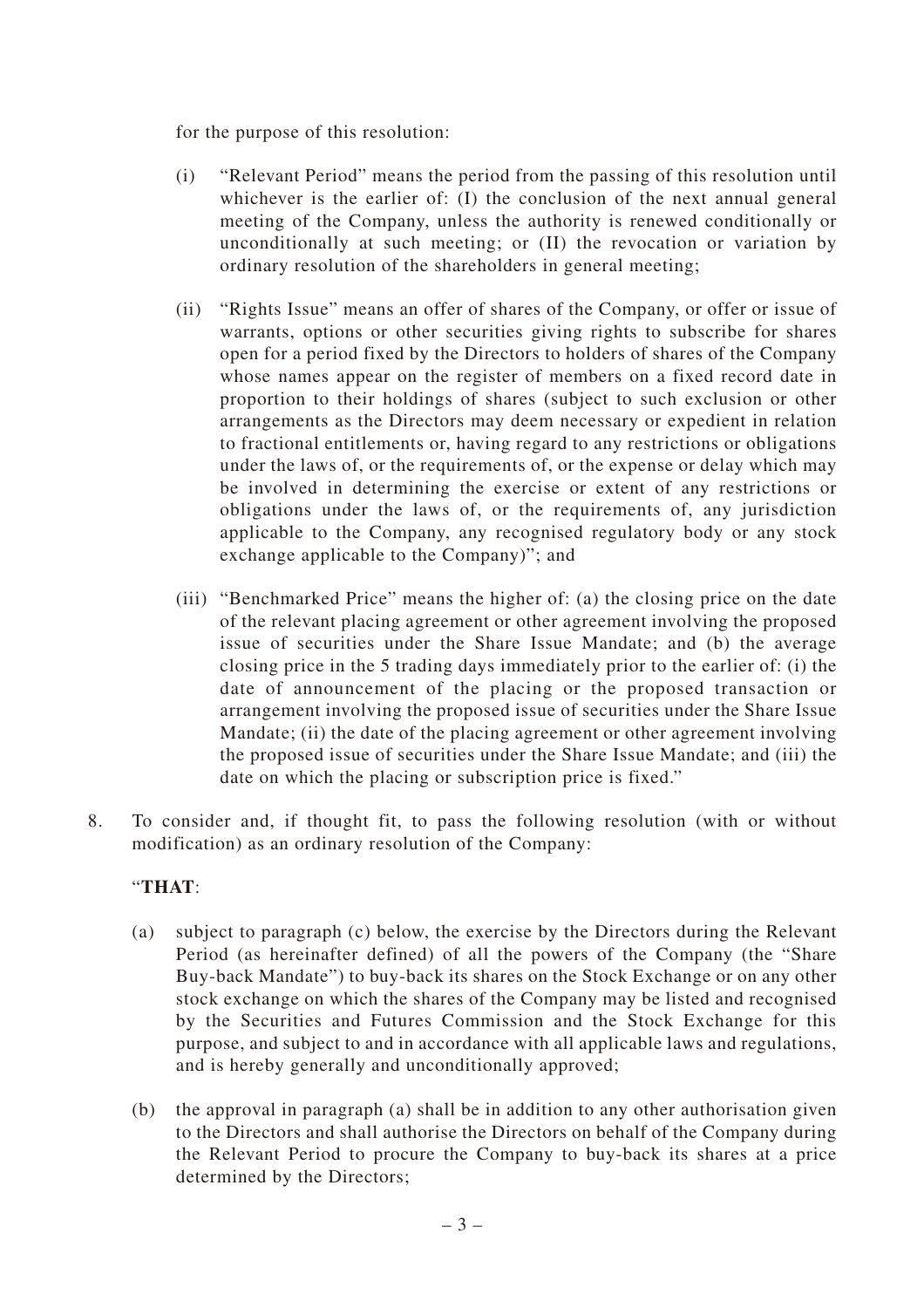- (c) the total number of shares of the Company which are authorised to be bought back by the Directors pursuant to the approval in paragraph (a) above shall not exceed 10% of the total number of the issued shares of the Company as at the date of passing this resolution, and the said approval shall be limited accordingly; and
- (d) for the purpose of this resolution, "Relevant Period" means the period from the passing of this resolution until whichever is the earlier of: (I) the conclusion of the next annual general meeting of the Company, unless the authority is renewed conditionally or unconditionally at such meeting; or (II) the revocation or variation by ordinary resolution of the shareholders in general meeting."
- 9. To consider and, if thought fit, to pass the following resolution (with or without modification) as an ordinary resolution of the Company:

"**THAT** conditional upon the passing of resolutions nos. 7 and 8 above, the Share Issue Mandate be and is hereby extended by the addition thereto of the total number of shares of the Company bought back by the Company under the Share Buy-back Mandate, provided that such aggregate number of shares shall not exceed 10% of the total number of the shares of the Company in issue as at the date of passing this resolution."

> By order of the Board **Morris Holdings Limited Zou Gebing** *Chairman*

Hong Kong, 30 April 2021

*Registered Office:* Cricket Square Hutchins Drive P.O. Box 2681 Grand Cayman KY1-1111 Cayman Islands

*Principal place of business in Hong Kong:* Unit 2001, 20/F, Citicorp Centre 18 Whitfield Road, Causeway Bay Hong Kong

*Notes:*

- (i) A shareholder entitled to attend and vote at the Annual General Meeting may appoint one or more proxy(ies) (if he/she/it is the holder of two or more shares) to attend and on a poll, vote instead of him/her/it at the Annual General Meeting. A proxy need not be a shareholder of the Company.
- (ii) A form of proxy for use at the Annual General Meeting is enclosed herewith. The form of proxy must be signed by you or your attorney duly authorised in writing or, in the case of a corporation, must be under seal or the hand of an officer, attorney or other person duly authorised.
- (iii) In order to be valid, a form of proxy must be deposited at the Company's branch share registrar in Hong Kong, Tricor Investor Services Limited, at Level 54, Hopewell Centre, 183 Queen's Road East, Hong Kong together with the power of attorney or other authority (if any) under which it is signed (or a certified copy thereof) not less than 48 hours before the time appointed for the holding of the Annual General Meeting or any adjournment thereof. The completion and return of the form of proxy shall not preclude shareholders of the Company from attending and voting in person at the Annual General Meeting (or any adjournment thereof) if they so wish.